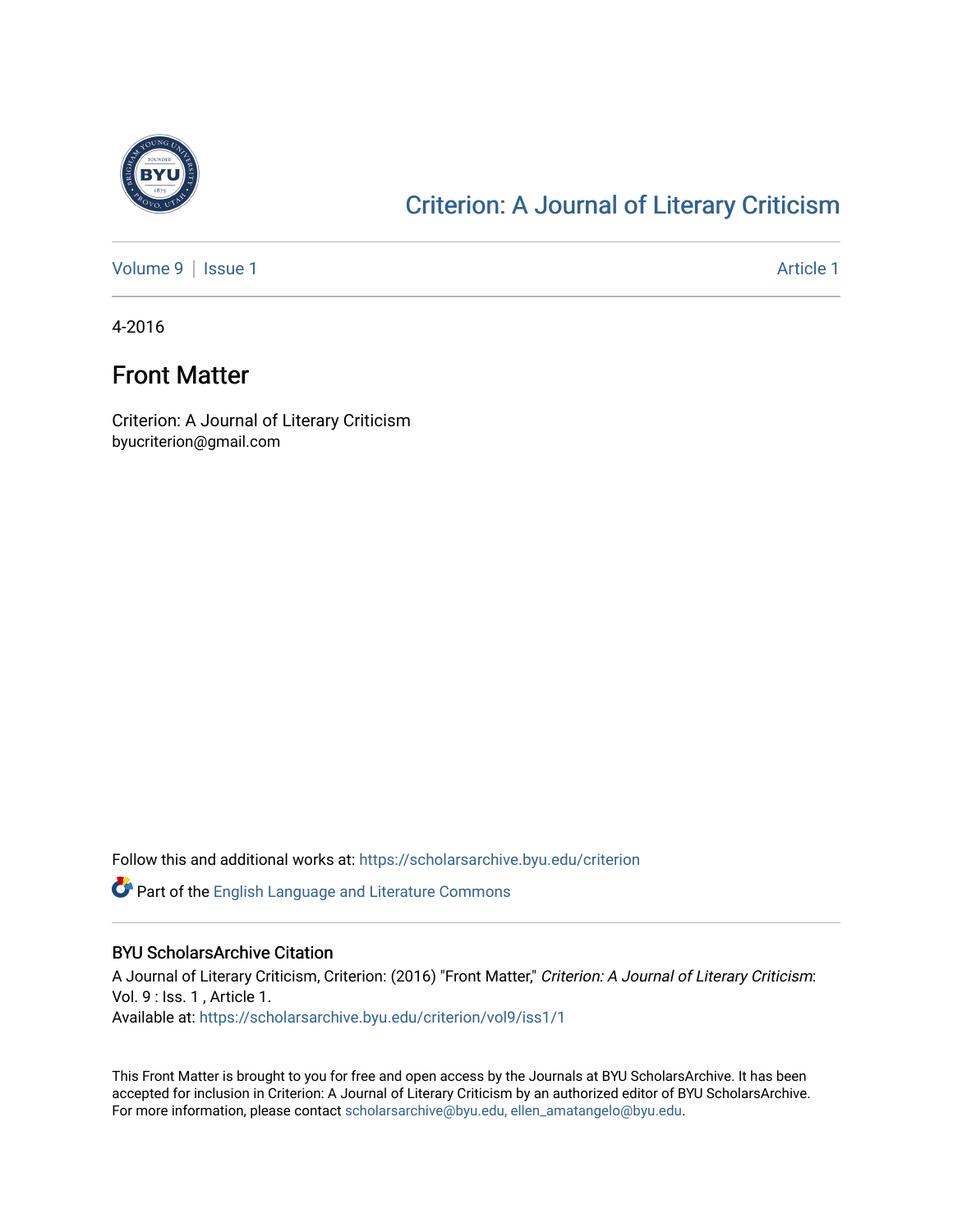# CRITERION

### A JOURNAL OF LITERARY CRITICISM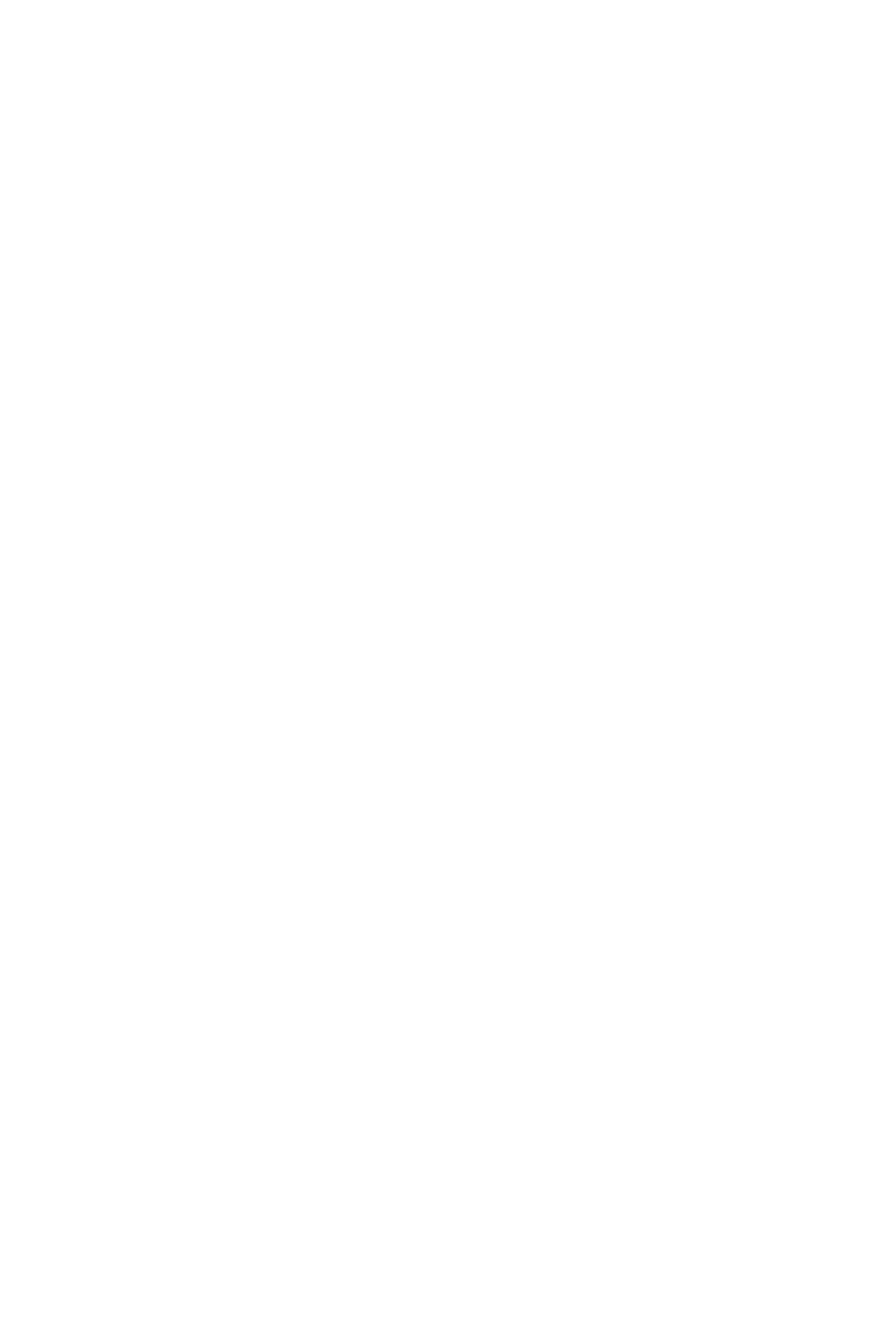# CRITERION

### A JOURNAL OF LITERARY CRITICISM

*"If you compare several representative passages of the greatest poetry you see how great is the variety of types of combination, and also how completely any semi-ethical criterion of 'sublimity' misses the mark. For it is not the 'greatness,' the intensity, of the emotions, the components, but the intensity of the artistic process, the pressure, so to speak, under which the fusion takes place, that counts."*

T. S. Eliot, "Tradition and the Individual Talent"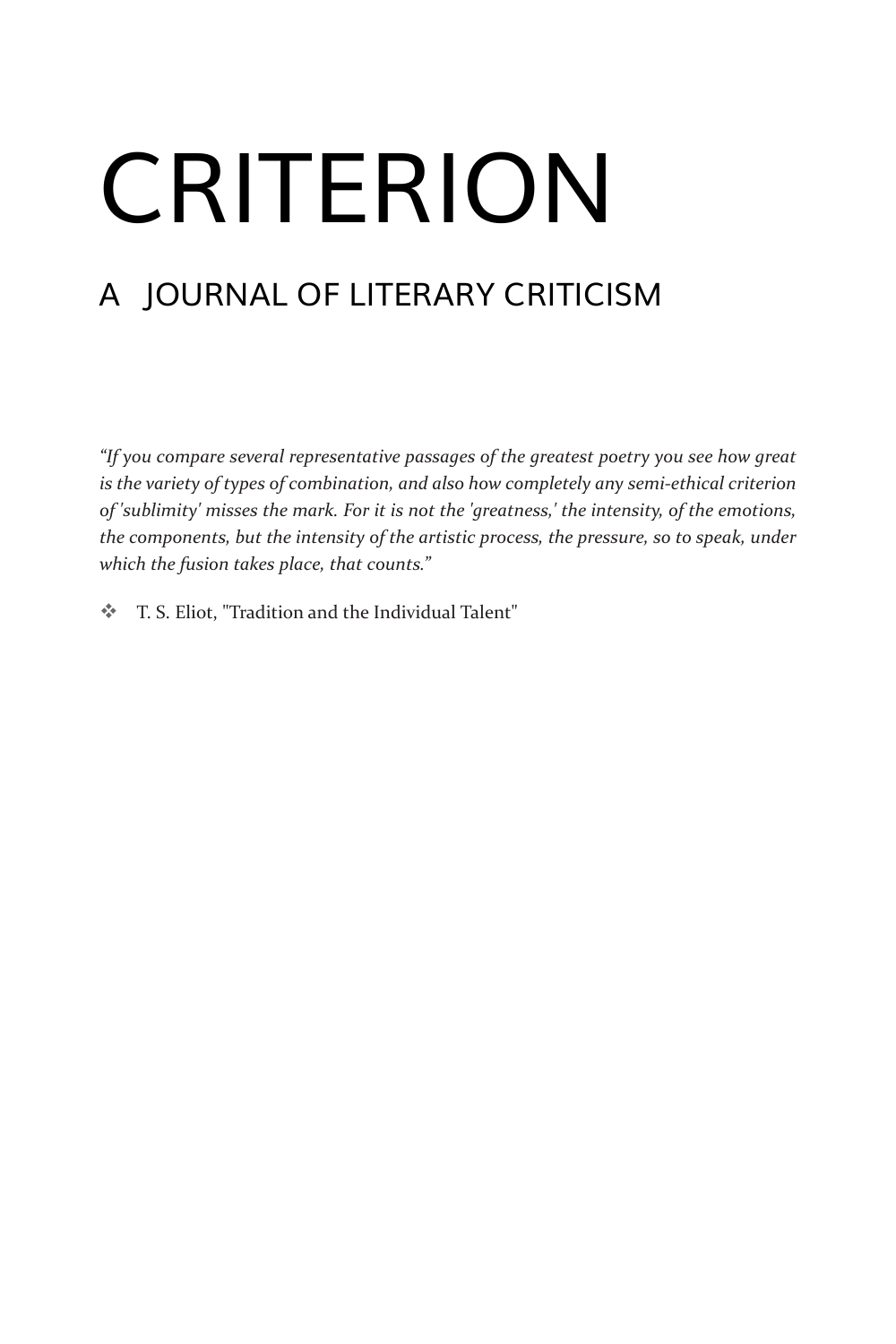*Criterion* is published by the BYU Department of English. The contents represent the opinions and beliefs of the authors and not necessarily those of the editors, staff, advisors, Brigham Young University, or its sponsoring institution, The Church of Jesus Christ of Latter-day Saints. See scholarsarchive.byu.edu/criterion for more information.

© Copyright 2016. All rights reserved. No part of this publication may be reproduced or transmitted in any form or by any means, electronic, mechanical, photocopying, recording, or others, without written permission of the publisher.

Printed by Brigham Young University Press. Provo, Utah, USA.

*Cover design by Tressa Roberts*